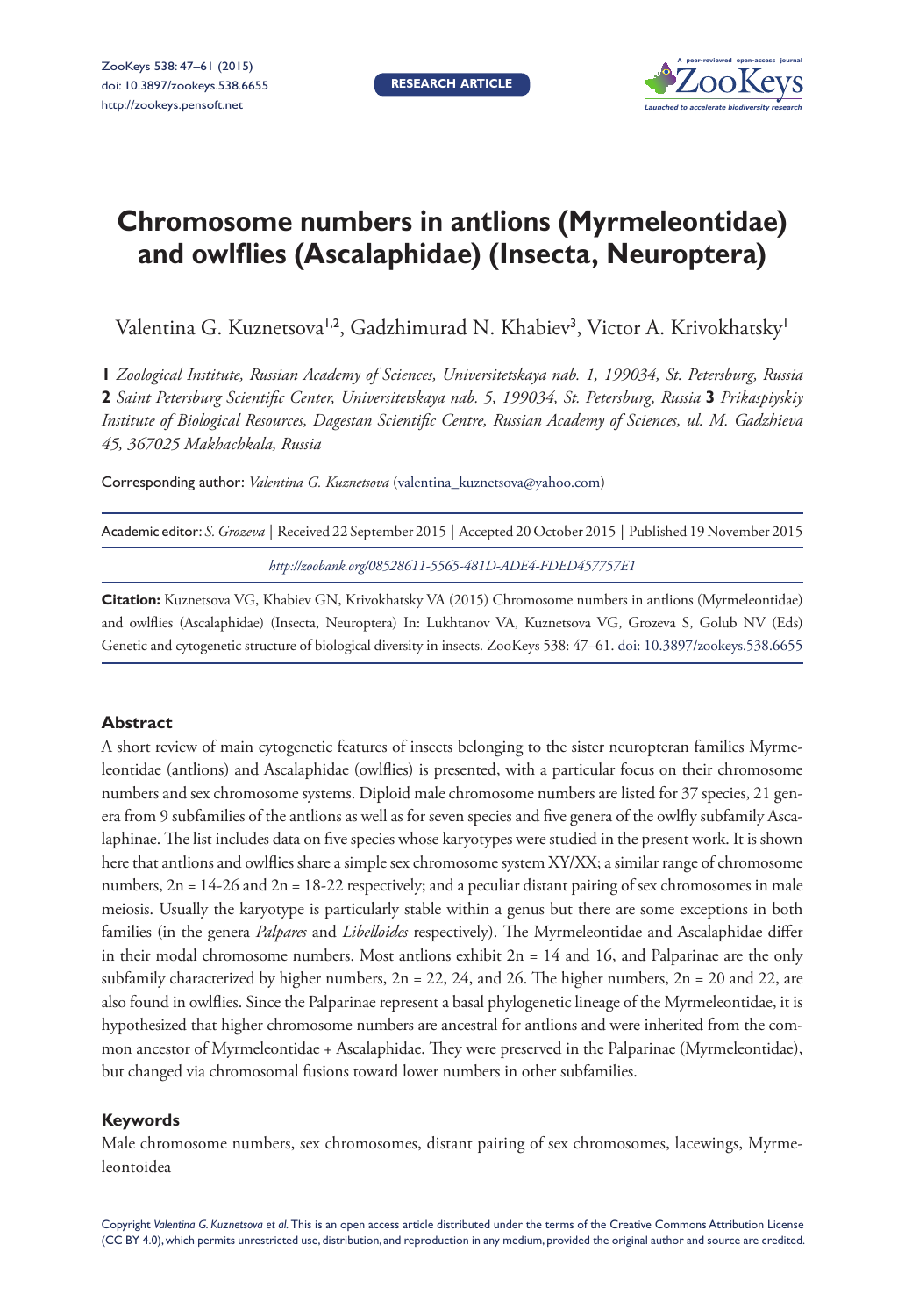# **Introduction**

Within the holometabolous (= Endopterygota) insect order Neuroptera (lacewings) including a total of 17 or 18 currently recognized families (Aspöck et al. 2012), the Myrmeleontidae (antlions) comprise the most species-rich and most widespread family, with over 1500 valid extant species in 191 genera (Stange 2004). The closely related Ascalaphidae (owlflies) are a moderately speciose neuropteran family encompassing approximately 400 valid extant species assigned to about 65 genera, with wide distributional range in tropical and temperate areas of the world (Sekimoto and Yoshizawa 2007).

The Myrmeleontidae and Ascalaphidae belong to the superfamily Myrmeleontoidea (suborder Myrmeleontiformia), together with another four extant families, Nemopteridae, Crocidae, Psychopsidae, and Nymphidae. Despite the controversial hypotheses on the interfamilial phylogenetic relationships within this group, different phylogenetic analyses based on morphological and genetic data provide almost universal support for the monophyly of Myrmeleontoidea and the sister relationship between Myrmeleontidae and Ascalaphidae (Stange 1994, Aspöck 2002, Haring and Aspöck 2004, Winterton et al. 2010, Aspöck et al. 2012). However, molecular analyses are not always concordant with the monophyly of these families (Winterton et al. 2010).

Within Myrmeleontidae, the higher-level classification is controversial (reviewed in Mansell 1999), with several authors proposing various taxonomic divisions at the subfamily, tribe and subtribe levels (e.g. Banks 1899, 1927, New 1985a, b, c, Stange 1994, 2004, Krivokhatsky 2011). In his recent monography on the world fauna of Myrmeleontidae, Stange (2004) recognized three subfamilies, Stilbopteryginae, Palparinae, and Myrmeleontinae, with 14 tribes and 191 genera. Myrmeleontidae were further classified by Krivokhatsky (2011) who subdivided the family into 12 subfamilies (Palparinae, Pseudimarinae, Stilbopteryginae, Dimarinae, Echthromyrmicinae**,** Dendroleontinae, Nemoleontinae, Glenurinae, Myrmecaelurinae, Acanthaclisinae, Brachynemurinae, and Myrmeleontinae), with 23 tribes.

The Ascalaphidae are poorly-understood and taxonomically weakly-elaborated family. It was extensively revised only by van der Weele (1908) and now it comprises at least three subfamilies, Schizophthalminae (now Ascalaphinae), Holophthalminae (now Haplogleniinae), and Albardiinae, with a total of 15 tribes. Two-thirds of the species are placed in the first subfamily, and the remaining species (approximately 90) are placed in the second one, whereas the third subfamily contains only one species (van der Weele 1908, Sekimoto and Yoshizawa 2007). To date, no wide-ranging modern phylogenetic analyses of higher ascalaphid relationships have been published (Fischer et al. 2006).

Mansell (1999: p. 3) pointed out that the antlions, "apart from their obvious biological significance, are ideal subjects for the study of insect behavior, physiology, biogeography and evolution, and consequently a group urgently warrants study and con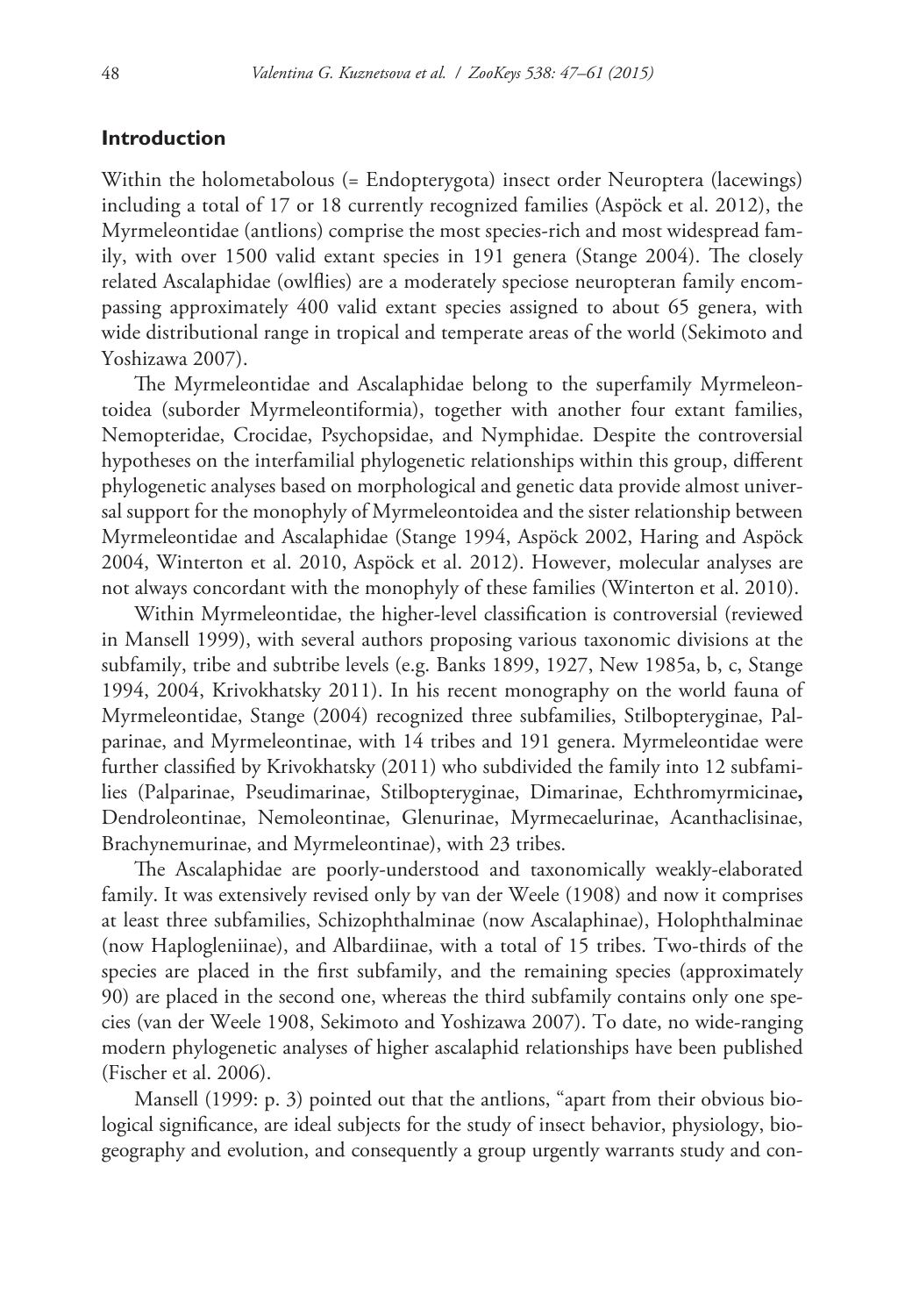servation". Although chromosomal investigations have a long history in systematics and evolutionary biology (White 1973, King 1993), and a large body of data has been accumulated for insects (e.g., butterflies: Lukhtanov 2014; beetles: Angus et al. 2013, Blackmon and Demuth 2014, 2015; true bugs: Papeschi and Bressa 2006, Kuznetsova et al. 2011; aphids: Gavrilov-Zimin et al. 2015; coccids: Gavrilov 2007; cicadas: Kuznetsova and Aguin-Pombo 2015; grasshoppers: Warchałowska-Śliwa et al. 2005, parasitic wasps: Gokhman 2009), both antlions and owlflies were largely ignored in this respect. Our present knowledge of their karyotypes is scarce and fragmentary, being completely confined to the number of chromosomes and, additionally, to the meiotic behavior of the sex chromosomes that is of a very peculiar type in many neuropteran groups (Naville and de Beaumont 1932, 1933, Hughes-Schrader 1969, 1975a, b, 1979, Nokkala 1986) including the Myrmeleontidae (Naville and de Beaumont 1932, 1933, Hughes-Schrader 1983). In the Myrmeleontidae and Ascalaphidae, chromosomal studies were initiated in the 1930s with the pioneering works of Oguma and Asana (1932), Naville and de Beaumont (1932, 1933, 1936), Ikeda and Kichijo (1935), Asana and Kichijo (1936), and Katayama (1939). Since that time only scarce chromosome studies were performed on the Myrmeleontidae (Hirai 1955a, b, Highes-Schrader 1983, Klok and Chown 1993) while no further work on the Ascalaphidae appeared except for the re-investigation of *Ascalohybris subjacens* (Walker, 1853) karyotype (Hirai 1955a, b: as *Hybri*s Lefèbvre, 1842) earlier studied by Katayama (1939: as *Hybris*).

Thus, cytogenetic studies on the families Myrmeleontidae and Ascalaphidae virtually ceased a few decades ago. The latest checklist of chromosome numbers in antlions published by Klok and Chown (1993) suffers from many shortcomings including imperfect references, erroneous identifications, outdated species names and synonymy. In order to fill this gap, an updated and comprehensive checklist of chromosome numbers of antlions and owlflies is provided here by integrating the published data together with our latest unpublished results.

# **Material and methods**

## **Insects**

Four antlion species (only males), namely *Palpares libelluloides*, *Distoleon tetragrammicus*, *Macronemurus bilineatus*, *Myrmecaelurus trigrammus*, and male owlfly *Bubopsis hamatus*, were used in the present study. The specimens were collected from May to October 2013 in the Republic of Dagestan (North-East Caucasus, Russia). The material was collected by G. Khabiev. Collection sites, sampling dates, and the numbers of studied males are given in Table 1. In the field, adult individuals were fixed in a solution of 96% alcohol and glacial acetic acid (3:1) and then stored at 4 °C until required.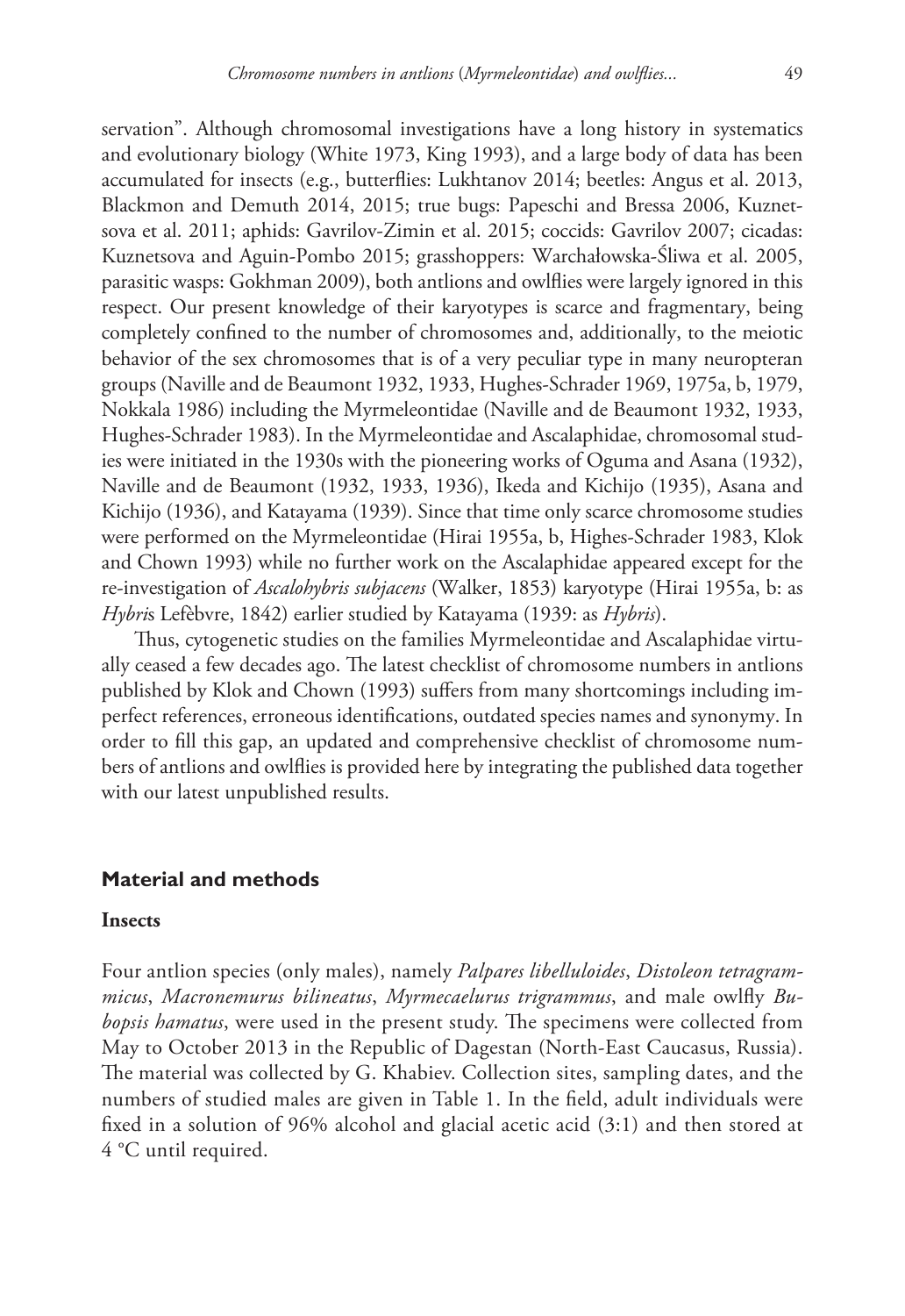| Taxon                                             | Sampling locality and date of collection                                                                                          | No. of<br>studied males |
|---------------------------------------------------|-----------------------------------------------------------------------------------------------------------------------------------|-------------------------|
| Myrmeleontidae                                    |                                                                                                                                   |                         |
| Palparinae                                        |                                                                                                                                   |                         |
| Palpares libelluloides (Linnaeus, 1764)           | Russia, Dagestan, near Makhachkala<br>43°00'00"N, 47°13'33"E; V.2013                                                              | 2                       |
| <b>Nemoleontinae</b>                              |                                                                                                                                   |                         |
| Distoleon tetragrammicus (Fabricius, 1798)        | Russia, Dagestan, near Makhachkala<br>43°00'29"N, 47°14'51"E VII.2013                                                             |                         |
| <i>Macronemurus bilineatus</i> Brauer, 1868       | Russia, Dagestan, near Makhachkala<br>42°59'58"N 47°13'30"E; VI.2013                                                              |                         |
| Myrmecaelurinae                                   |                                                                                                                                   |                         |
| Myrmecaelurus trigrammus (Pallas, 1771)           | Russia, Dagestan, near Makhachkala<br>43°01'26"N, 47°15'12"E; 42°57'19"N,<br>47°28'51"E; 42°58'07.2"N, 47°20'03"E;<br>VI-VII.2013 | 23                      |
| Ascalaphidae                                      |                                                                                                                                   |                         |
| <i>Bubopsis hamatus</i> (Klug in Ehrenberg, 1834) | Dagestan, Gumbetovsky district, near Chirkata<br>village; 42°47'53"N, 46°41'14"E; VII.2013                                        | 2                       |

**Table 1.** Material used.

# **Chromosome preparation**

Air-dried preparations were made by macerating testicular follicles in a drop of 45% acetic acid on a glass microscope slide and squashing under a cover slip. The preparations were frozen using dry ice, the cover slips were removed with a razor blade, and the preparations were dehydrated in fresh fixative (3:1) for 20 min and air dried. Slides were first examined under a phase-contrast microscope to check for the availability of meiotic divisions and quality of chromosome spreads. Counts were based on samples of one to 23 individuals. The preparations and remains of the specimens are stored at the Department of Karyosystematics, Zoological Institute, RAS.

## **Chromosome staining**

Meiotic chromosomes were stained using the Feulgen-Giemsa method developed by Grozeva and Nokkala (1996).

## **Microscopy and imaging**

Chromosome preparations were analyzed under a Leica DM 4000B microscope with a 100x objective. Images were taken with a Leica DFC 345 FX camera using Leica Application Suite 3.7 software with an Image Overlay module.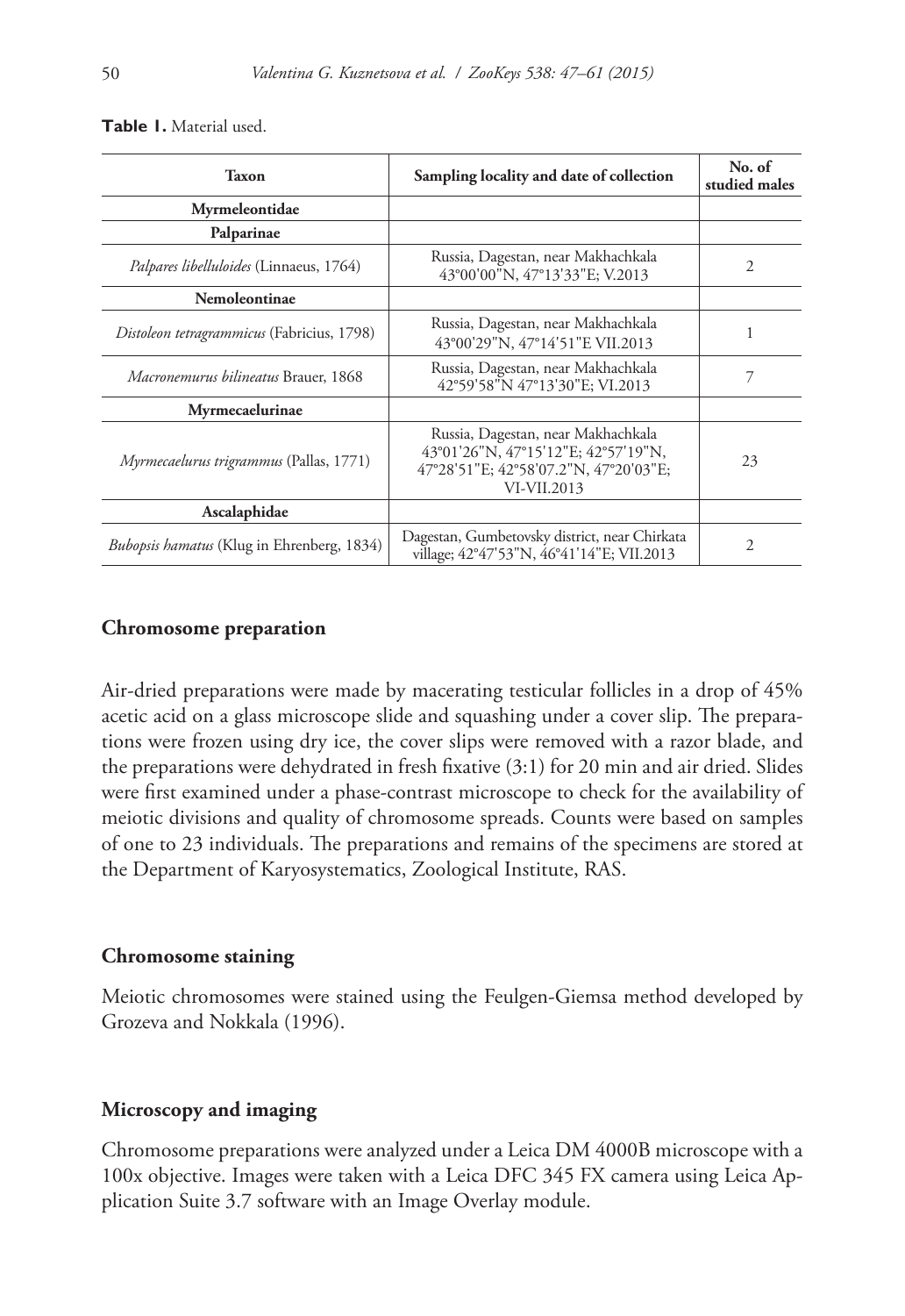# **Results**

Only meiotic divisions in adult males were available for analysis during the present study. In five examined species belonging to the families Myrmeleontidae (four species) and Ascalaphidae (one species) (Table 1), as many as three different chromosome numbers were found. Males of *P. libelluloides* showed 12 autosomal bivalents and univalent X and Y chromosomes at spermatocyte metaphases I (MI) suggesting the diploid karyotype formula of this species is  $2n = 26(24A + XY)$ . Unfortunately, our method proved to be inappropriate for effective and reliable detection of the centromere positions in chromosomes and, hence, analysis of their morphology. Nonetheless, most autosomes were suggested to be one-armed, with at least one clear exception of a large pair of biarmed submetacentric chromosomes (Fig. 1). Males of *Macronemurus bilineatus* and *Myrmecaelurus trigrammus* showed 7 autosomal bivalents and univalent X and Y chromosomes at spermatocyte MI suggesting the diploid karyotype formula is  $2n = 16(14A)$ + XY). Males of *D. tetragrammicus* and *B. hamatus* showed 8 autosomal bivalents and univalent X and Y chromosomes at spermatocyte MI suggesting the diploid karyotype formula is  $2n = 18(16A + XY)$ . In the four low-numbered species, the chromosomes seemed to be essentially bi-armed (Figs 2–5).

A peculiar feature of all the species was that at metaphase I, the univalent X and Y chromosomes were disposed on the opposite sides of the division spindle whereas autosomal bivalents showed a typical metaphase location on the equator of the nucleus (Figs 1–5). In each species, the behavior of sex chromosomes was traced in the meiotic nuclei throughout all stages and these data will be presented elsewhere.

The new findings and references to previous reports of chromosome numbers in Myrmeleontidae and Ascalaphidae are given in Table 2. The subfamilial and tribal classification of the Myrmeleontidae used in this paper follows Krivokhatsky (2011) and that of the Ascalaphidae follows van der Weele (1908).

# **Discussion**

#### **Chromosome numbers**

In the Myrmeleontidae, with the original data presented here, karyotype data have been made available for 37 species and 21 genera in 9 out of 12 subfamilies accepted by Krivokhatsky (2011). Having regard to 1500 valid species and 191 valid genera in this family (Stange 2004), the proportion of the studied species and genera is approximately 2.5% and 11% respectively. The karyotypes (chromosome numbers and sex chromosome systems) are presently known for the subfamilies Palparinae (3 species/2 genera), Pseudimarinae (1/1), Dendroleontinae (2/2), Nemoleontinae (6/4), Glenurinae (2/2), Myrmeleontinae (11/3), Brachynemurinae (7/3), Myrmecaelurinae (2/1), and Acanthaclisinae (3/3). The family demonstrates a relatively high diversity of karyotypes, with diploid chromosome numbers (2n) of 37 studied species ranging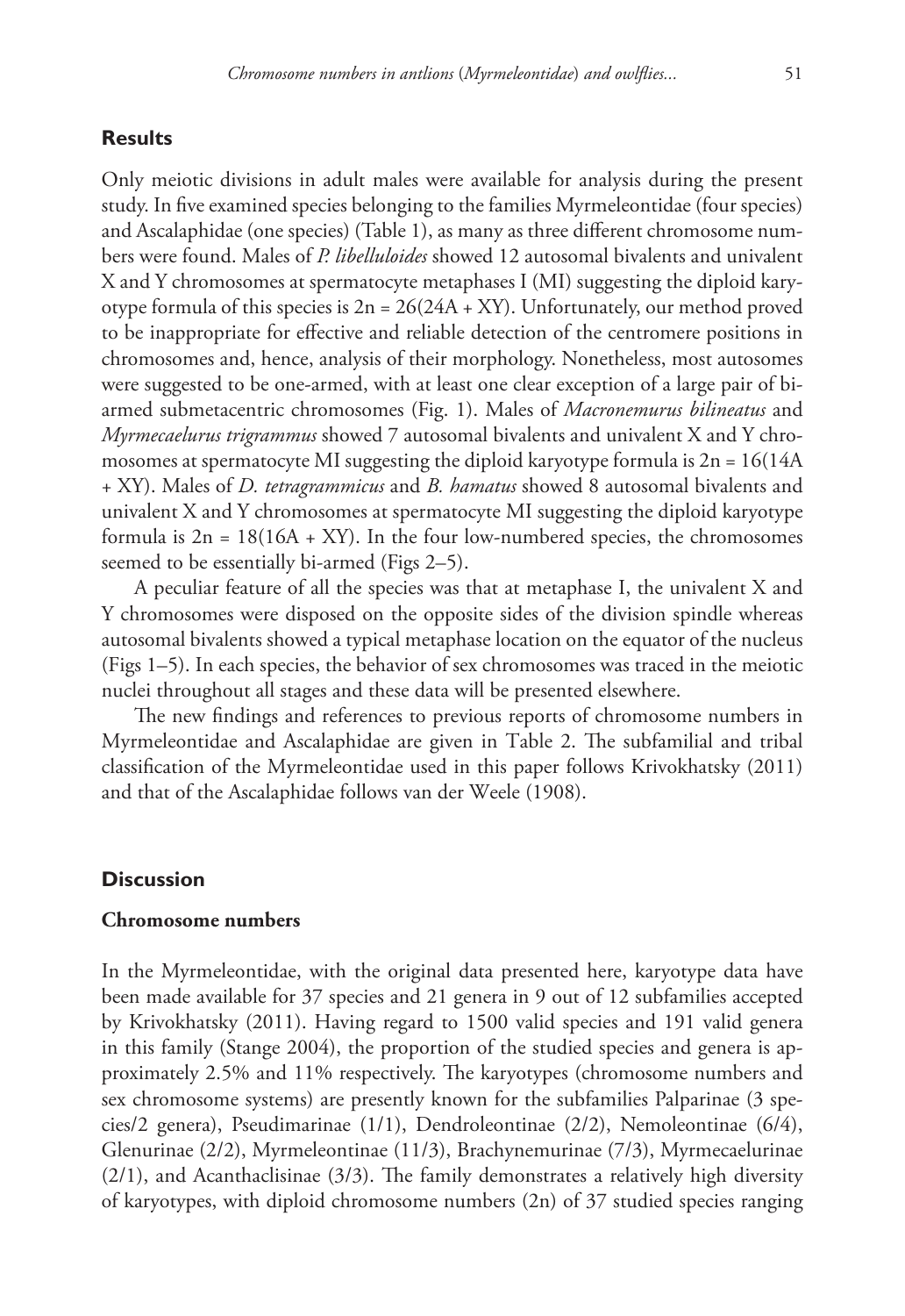| $\mathbf{N}\mathbf{o}$ | <b>Taxon</b>                                     | 2n (karyotype<br>formula) $\triangle$ | Sampling<br>locality                                                   | Reference                                                                            |
|------------------------|--------------------------------------------------|---------------------------------------|------------------------------------------------------------------------|--------------------------------------------------------------------------------------|
|                        | Family Myrmeleontidae Latreille, 1802            |                                       |                                                                        |                                                                                      |
|                        | Subfamily Palparinae Banks, 1911                 |                                       |                                                                        |                                                                                      |
| 1                      | Indopalpares pardus (Rambur, 1842)               | $24(22+XY)$                           | East India:<br>Ahmedabad                                               | Oguma and Asana<br>1932 (as Palpares sp.) <sup>1</sup>                               |
| 2                      | Palpares libelluloides (Linnaeus, 1764)          | 26(24+XY)<br>26(24+XY)                | Switzerland:<br>Geneve, France:<br>Banyuls-sur-Mer<br>Russia: Dagestan | Naville and De<br>Beaumont 1936<br>Present data                                      |
| 3                      | Palpares sobrinus Péringuey, 1911                | $22(20+XY)$                           | South Africa:<br>Transvaal                                             | Klok and Chown 1993                                                                  |
|                        | Subfamily Pseudimarinae Markl, 1954              |                                       |                                                                        |                                                                                      |
|                        | Tribe Palparidiini Markl, 1954                   |                                       |                                                                        |                                                                                      |
| 4                      | Palparidius concinnus Péringuey, 1910            | $18(16+XY)$                           | South Africa:<br>Transvaal                                             | Klok and Chown 1993                                                                  |
|                        | Subfamily Dendroleontinae Banks, 1899            |                                       |                                                                        |                                                                                      |
|                        | Tribe Dendroleontini Banks, 1899                 |                                       |                                                                        |                                                                                      |
| 5                      | Epacanthaclisis moiwanus (Okamoto, 1906)         | $16(14+XX)(\gamma)$                   | Japan                                                                  | Hirai 1955a, b                                                                       |
| 6                      | Dendroleon jezoensis Okamoto, 1910               | $16(14+XY)$                           | Japan                                                                  | Hirai 1955 a, b                                                                      |
|                        | Subfamily Nemoleontinae Banks, 1911              |                                       |                                                                        |                                                                                      |
|                        | Tribe Distoleontini Tillyard, 1916               |                                       |                                                                        |                                                                                      |
| 7                      | Distoleon tetragrammicus (Fabricius, 1798)       | $18(16+XY)$                           | Russia: Dagestan                                                       | Present data                                                                         |
|                        | Tribe Neuroleontini Banks, 1911                  |                                       |                                                                        |                                                                                      |
| 8                      | Neuroleon sp. <sup>2</sup>                       | $16(14+XY)$                           | Western India:<br>Bombay<br>[Mumbai]                                   | Asana and Kichijo<br>1936                                                            |
|                        | Tribe Macronemurini<br>Esben-Petersen, 1919      |                                       |                                                                        |                                                                                      |
| 9                      | Macronemurus appendiculatus (Latreille,<br>1807) | $16(14+XY)$                           | France: Banyuls-<br>sur-Mer                                            | Naville and De<br>Beaumont 1933                                                      |
| 10                     | Macronemurus bilineatus Brauer, 1868             | $16(14+XY)$                           | Russia: Dagestan                                                       | Present data                                                                         |
| 11                     | Macronemurus sp.                                 | $16(14+XY)$                           | Western India:<br>Bombay<br>[Mumbai]                                   | Asana and Kichijo<br>1936 (as Macronemurus<br>sp.?)                                  |
|                        | Tribe Creoleontini Markl, 1954                   |                                       |                                                                        |                                                                                      |
| 12                     | Creoleon lugdunensis (Villers, 1789)             | $18(16+XY)$                           | France: Banyuls-<br>sur-Mer                                            | Naville and De<br>Beaumont 1936 (as<br>Creagris plumbea<br>Navás, 1928) <sup>3</sup> |
|                        | Subfamily Glenurinae Banks, 1927                 |                                       |                                                                        |                                                                                      |
|                        | Tribe Glenurini Banks, 1927                      |                                       |                                                                        |                                                                                      |
| 13                     | Euptilon arizonensis (Banks, 1935)               | $16(14+XY)$                           | <b>USA</b>                                                             | Hughes-Schrader<br>1983 (as Psammoleon<br>arizonensis Banks,<br>1935)                |
| 14                     | Paraglenurus japonicus (MacLachlan, 1867)        | $16(14+XY)$                           | Japan                                                                  | Hirai 1955a, b (as<br>Glenuroides japonicus<br>MacLachlan, 1867)                     |

**Table 2.** Data on karyotypes in the Myrmeleontidae and the Ascalaphidae (Neuroptera: Myrmeleontoidea).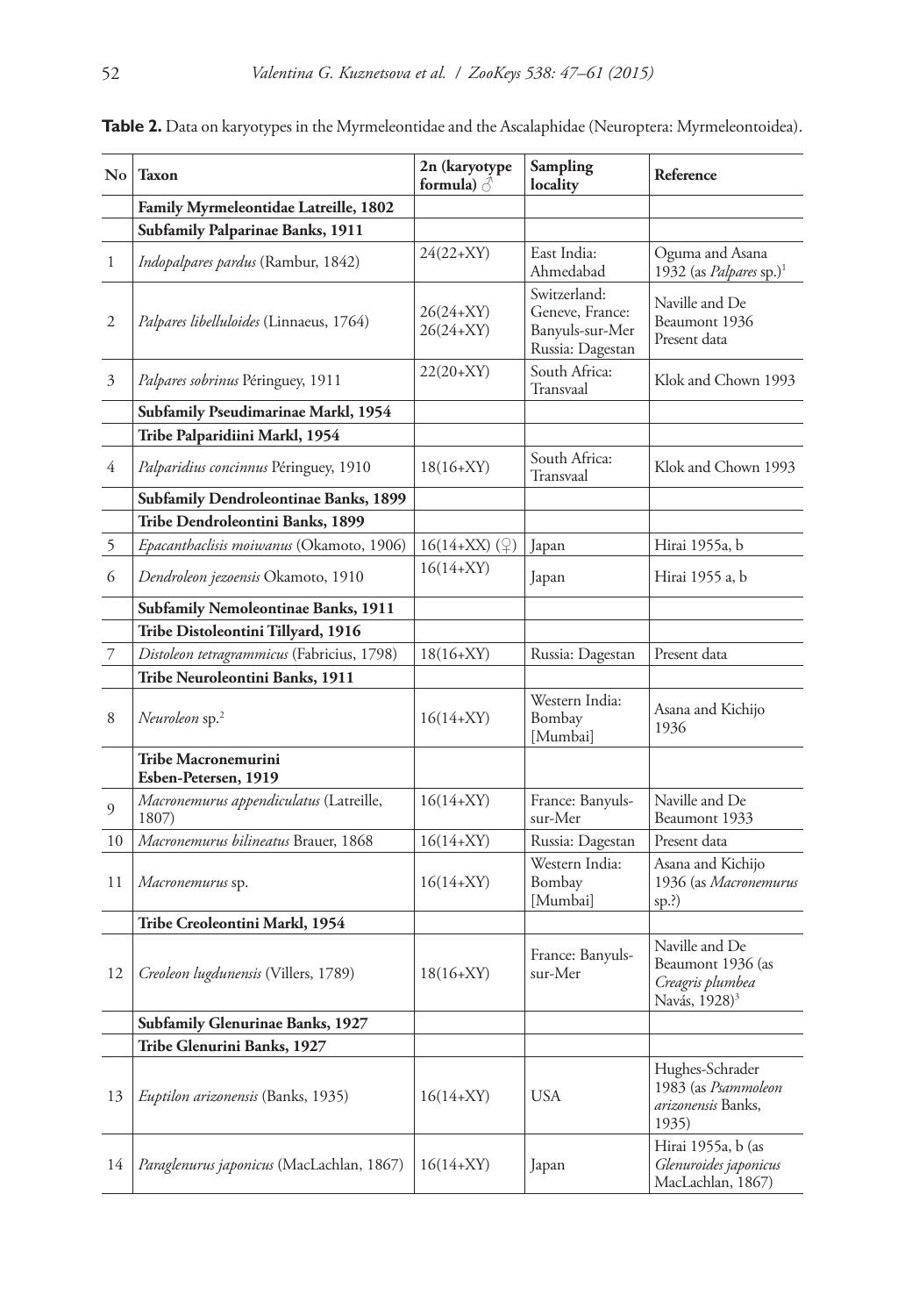| $\mathbf{N}\mathbf{o}$ | <b>Taxon</b>                                      | 2n (karyotype<br>formula) $\triangle$ | Sampling<br>locality                          | Reference                                                                               |
|------------------------|---------------------------------------------------|---------------------------------------|-----------------------------------------------|-----------------------------------------------------------------------------------------|
|                        | Subfamily Myrmeleontinae Latreille, 1802          |                                       |                                               |                                                                                         |
|                        | Tribe Myrmeleontini Latreille, 1802               |                                       |                                               |                                                                                         |
| 15                     | Baliga micans (McLachlan, 1875)                   | $14(12+XY)$                           | Japan                                         | Hirai 1955a, b (as<br>Hagenomyia micans<br>McLachlan, 1875)                             |
| 16                     | Baliga sagax (Walker, 1853)                       | $14(12+XY)$                           | Western India:<br>Bombay<br>[Mumbai]          | Asana and Kichijo<br>1936 (as Myrmeleon<br>sp., probably M. sagax<br>Walker, 1853)      |
| 17                     | Euroleon nostras (Fourcroy, 1785)                 | $14(12+XY)$<br>$14(12+XX)(9)$         | Switzerland,<br>Geneva                        | Naville and De<br>Beaumont 1932,<br>1933 (as Myrmeleon<br>europaeus McLachlan,<br>1873) |
| 18                     | Myrmeleon alcestris Banks, 1911                   | $14(12+XY)$                           | South Africa:<br>Transvaal                    | Klok and Chown 1993                                                                     |
| 19                     | Myrmeleon californicus Banks, 1943                | $14(12+XY)$                           | <b>USA</b>                                    | Hughes-Schrader 1983                                                                    |
| 20                     | Myrmeleon exitialis Walker, 1853                  | $14(12+XY)$                           | <b>USA</b>                                    | Hughes-Schrader 1983                                                                    |
| 21                     | Myrmeleon formicarius Linnaeus, 1767 <sup>2</sup> | $14(12+XY)$<br>$14(12+XY)$            | Western India:<br>Bombay<br>[Mumbai]<br>Japan | Ikeda and Kichijo<br>1935, Hirai 1955a, b                                               |
| 22                     | Myrmeleon hyalinus Olivier, 1811                  | $14(12+XY)$                           | France: Corse                                 | Naville and De<br>Beaumont 1936<br>(as Morter hyalinus<br>(Olivier, 1811))              |
| 23                     | Myrmeleon immaculatus DeGeer, 1773                | $14(12+XY)$                           | <b>USA</b>                                    | Hughes-Schrader 1983                                                                    |
| 24                     | Myrmeleon mexicanus Banks, 1903                   | $14(12+XY)$                           | <b>USA</b>                                    | Hughes-Schrader 1983                                                                    |
| 25                     | Myrmeleon obscurus Rambur, 1842                   | $14(12+XY)$                           | South Africa:<br>Transvaal                    | Klok and Chown 1993                                                                     |
|                        | Subfamily Brachynemurinae Banks, 1927             |                                       |                                               |                                                                                         |
|                        | Tribe Brachynemurini Banks, 1927                  |                                       |                                               |                                                                                         |
| 26                     | Brachynemurus hubbardi Currie, 1898               | $14(12+XY)$                           | <b>USA</b>                                    | Hughes-Schrader 1983                                                                    |
| 27                     | Brachynemurus mexicanus Banks, 1895               | $14(12+XY)$                           | <b>USA</b>                                    | Hughes-Schrader 1983                                                                    |
| 28                     | Clathroneuria coquilletti (Currie, 1898)          | $14(12+XY)$                           | <b>USA</b>                                    | Hughes-Schrader 1983<br>(as <i>Brachynemurus</i><br>coquilletti Currie, 1898)           |
| 29                     | Clathroneuria schwarzi (Currie, 1903)             | $14(12+XY)$                           | <b>USA</b>                                    | Hughes-Schrader, 1983<br>(as Brachynemurus<br><i>schwarzi</i> Currie, 1903)             |
| 30                     | Scotoleon dissimilis (Banks, 1903)                | $16(14+XY)$                           | USA                                           | Hughes-Schrader 1983<br>(as <i>Brachynemurus</i><br>dissimilis Banks, 1903)             |
| 31                     | Scotoleon niger (Currie, 1898)                    | $16(14+XY)$                           | <b>USA</b>                                    | Hughes-Schrader 1983<br>(as Brachynemurus niger<br>Currie, 1898)                        |
| 32                     | Scotoleon nigrilabris (Hagen, 1888)               | $16(14+XY)$                           | USA                                           | Hughes-Schrader 1983<br>(as <i>Brachynemurus</i><br>nigrilabris Hagen,<br>1888)         |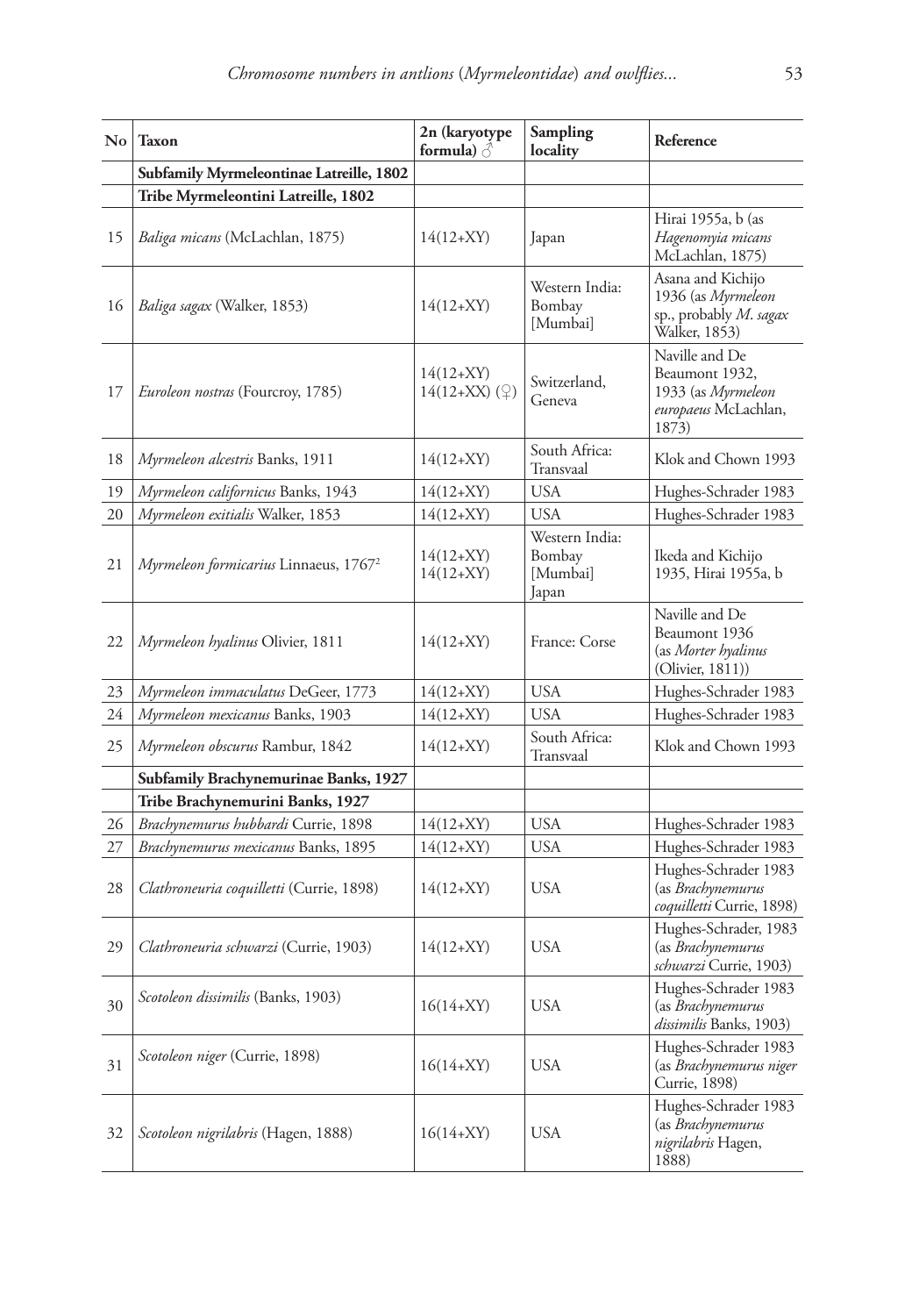| $\overline{N_0}$ | <b>Taxon</b>                                             | 2n (karyotype<br>formula) $\beta$       | Sampling<br>locality                          | Reference                                                                                            |
|------------------|----------------------------------------------------------|-----------------------------------------|-----------------------------------------------|------------------------------------------------------------------------------------------------------|
|                  | <b>Subfamily Myrmecaelurinae</b><br>Esben-Petersen, 1919 |                                         |                                               |                                                                                                      |
|                  | Tribe Myrmecaelurini<br>Esben-Petersen, 1919             |                                         |                                               |                                                                                                      |
| 33               | Myrmecaelurus sp. $2$                                    | $14(12+XY)$                             | Western India:<br>Bombay<br>[Mumbai]          | Asana and Kichijo<br>1936 (as Myrmecaelurus<br>sp, probably $M$ .<br>acerbus (Walker, 1853))         |
| 34               | Myrmecaelurus trigrammus (Pallas, 1771)                  | $16(14+XY)$                             | Russia: Dagestan                              | Present data                                                                                         |
|                  | Subfamily Acanthaclisinae Navás, 1912                    |                                         |                                               |                                                                                                      |
| 35               | <i>Synclisis japonica</i> (McLachlan, 1875)              | $14(12+XY)$<br>$14(12+XY)$              | Western India:<br>Bombay<br>[Mumbai]<br>Japan | Ikeda and Kichijo<br>1935, Hirai 1955a,<br>b (as <i>Acanthaclisis</i><br>japonica Hagen, 1866)       |
| 36               | Centroclisis brachygaster (Rambur, 1842)                 | $14(12+XY)$                             | South Africa:<br>Transvaal                    | Klok and Chown 1993                                                                                  |
| 37               | Vella fallax (Rambur, 1842)                              | $14(12+XY)$                             | <b>USA</b>                                    | Hughes-Schrader 1983                                                                                 |
|                  | Family Ascalaphidae Rambur, 1842                         |                                         |                                               |                                                                                                      |
|                  | Subfamily Ascalaphinae Rambur, 1842                      |                                         |                                               |                                                                                                      |
|                  | Tribe Hybrisini Lefèbvre, 1842                           |                                         |                                               |                                                                                                      |
| 38               | <i>Ascalohybris subjacens</i> (Walker, 1853)             | $22(20+XY)$<br>$22(20+XX)(\mathcal{Q})$ | Japan<br>Japan                                | Katayama 1939<br>(as Hybris subjacens<br>(Walker, 1853)), Hirai<br>1955a, b (as Hybris<br>subjacens) |
| 39               | Glyptobasis dentifera (Westwood, 1847)                   | $22(20+XY)$                             | Western India:<br>Bombay<br>[Mumbai]          | Asana and Kichijo<br>1936                                                                            |
|                  | Tribe Ascalaphini Rambur, 1842                           |                                         |                                               |                                                                                                      |
| 40               | <i>Libelloides corsicus</i> Rambur, 1842)                | 20                                      | France: Corse                                 | Naville and De<br>Beaumont 1936 (as<br>Ascalaphus ictericus<br>corsicus Rambur, 1842)                |
| 41               | Libelloides coccajus (Denis & Schiffermüller,<br>1775)   | $22(20+XY)$<br>$22(20+XX)(\mathcal{Q})$ | Switzerland:<br>Geneva, Valais                | Naville and De<br>Beaumont 1933,<br>1936 (as Ascalaphus<br>libelluloides Schäffer,<br>1763)          |
| 42               | Libelloides longicornis (Linnaeus, 1764)                 | $22(20+XY)$                             | Switzerland:<br>Valais                        | Naville and De<br>Beaumont 1936 (as<br>Ascalaphus longicornis<br>(Linnacus, 1764))                   |
|                  | Tribe Encyoposini McLachlan, 1871                        |                                         |                                               |                                                                                                      |
| 43               | Bubopsis hamatus (Klug in Ehrenberg,<br>1834)            | $18(16+XY)$                             | Russia: Dagestan                              | Present data                                                                                         |
| 44               | Ogcogaster segmentator (Westwood, 1847)                  | $22(20+XY)$                             | Western India:<br>Bombay<br>[Mumbai]          | Asana and Kichijo<br>1936                                                                            |

1 Later described as *Palpares pardus asanai* Kuwayama, 1933 (Oguma and Asana 1932, Kuwayama 1933) 2 Presence of these taxa in Bombay [Mumbai] is doubtful

3Wrong identifications: all records of *Creoleon plumbeus* from West Europe actually belong to *C. lugdunensis* (Hölzel 1976, Krivokhatsky 2011)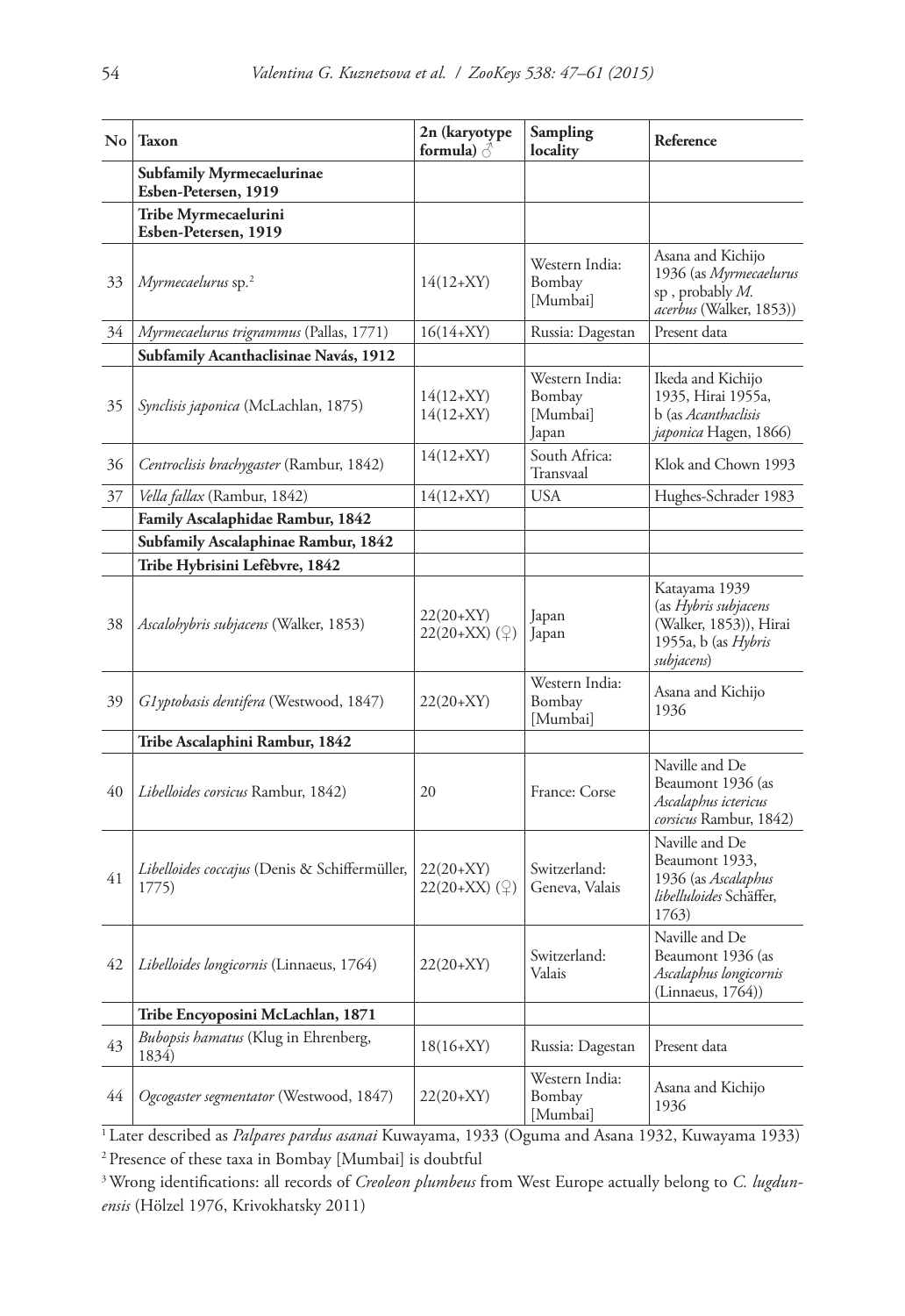

**Figures 1–5.** Meiotic (MI) karyotypes of antlions (**1–4**) and owlflies (**5**). **1** *Palpares libelluloides*, n = 12AA+XY (2n = 26, XY) **2** *Distoleon tetragrammicus*, n = 8AA+XY (2n = 18, XY) **3** *Myrmecaelurus trigrammus*, n = 7AA+XY (2n = 16, XY) **4** *Macronemurus bilineatus*, n = 7AA+XY (2n = 16, XY), **5** *Bubopsis*   $hamatus$ , n = 8AA+XY (2n = 18, XY). Arrows point to X and Y sex chromosomes. Scale bars = 10  $\mu$ m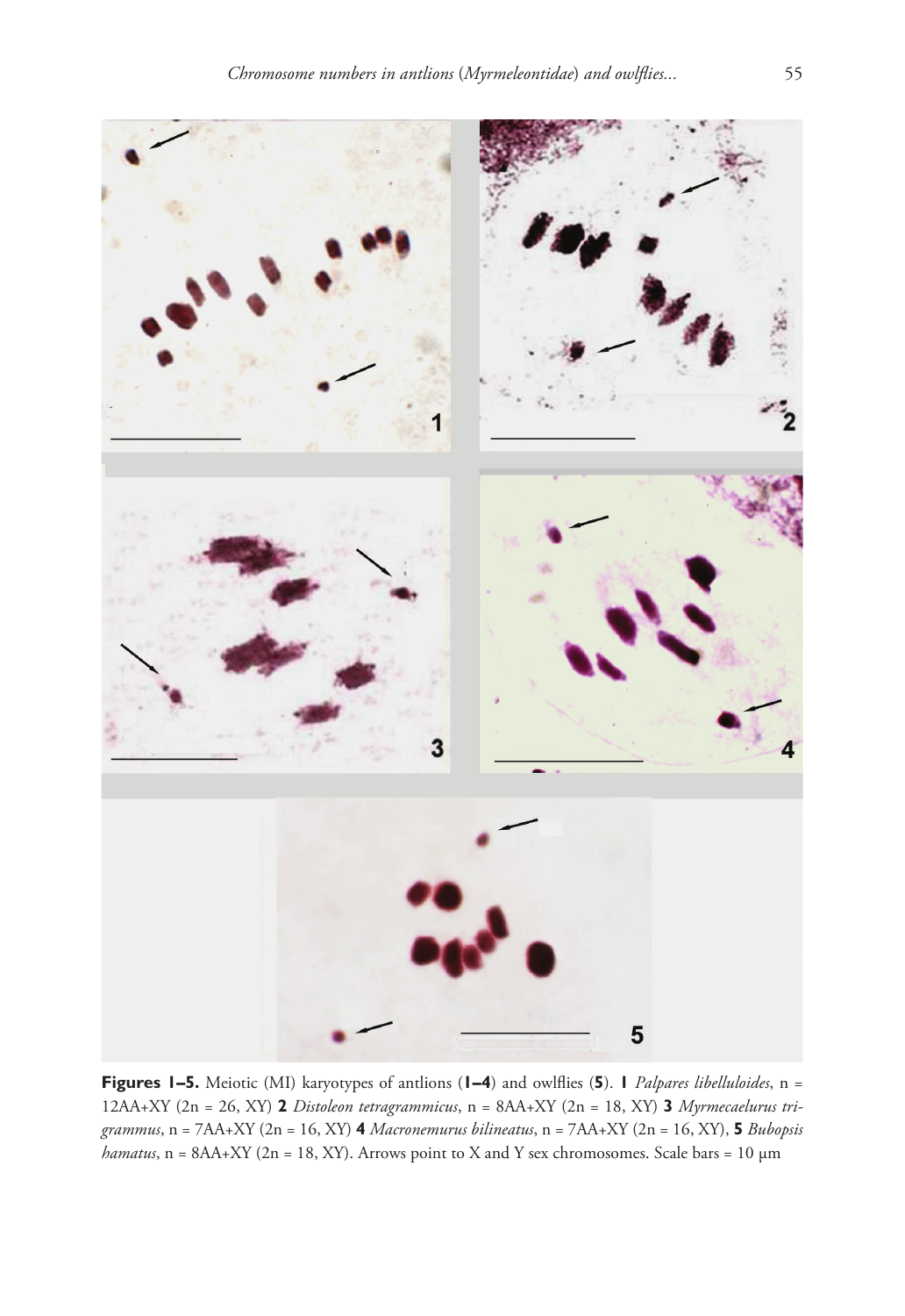from 14 to 26 including four intermediate counts, i.e. 16, 18, 22 and 24. The highest numbers, 26, 24 and 22, occur only in the subfamily Palparinae, in three species of the genera *Palpares* Rambur, 1842 and *Indopalpares* Insom & Carfi, 1988. Other numbers, 2n = 14, 16 and 18, are encountered in the remaining subfamilies. In the Pseudimarinae, the only studied species, *Palparidius concinnus*, exhibits the next highest number found in antlions, i.e. 2n = 18. In the Nemoleontinae, with the exception of *Distoleon tetragrammicus* and *Creoleon lugdunensis* displaying 2n = 18, all studied species, including three *Macronemurus* Costa, 1855 species, have karyotypes with 2n = 16. The latter value is also found in all studied Dendroleontinae and Glenurinae. The subfamilies Brachynemurinae, Myrmecaelurinae and Acanthaclisinae include species both with 2n  $= 16$  and  $2n = 14$ , whereas Myrmeleontinae show  $2n = 14$  in all the studied species. It is noteworthy that, with the exception of *Palpares* (but see below), all these genera do not show interspecific variation in the chromosome number. This is especially remarkable for those genera where several species have been studied, e.g. *Macronemurus* (Nemoleontinae) and *Scotoleon* Banks, 1913 (Brachynemurinae). In each of these genera, three studied species share 2n = 16. Moreover, in *Myrmeleon* Linnaeus, 1767 (Myrmeleontinae) all eight studied species have  $2n = 14$ . It is noteworthy that closely related genera, *Baliga* Navás, 1912 and *Euroleon* Esben-Petersen, 1918 in the Myrmeleontini, show the same karyotype with  $2n = 14$ . It is unclear at present whether the chromosome number varies within the genus *Palpares*. The highest chromosome number, 2n = 26, is found in *P. libelluloides*, the type species of the genus. *Palpares pardus asanai*  Kuwayama, 1933 with 2n = 24 (Oguma and Asana 1932) is treated here as a member of *Indopalpares*. Additionally, there is a possibility that *Palpares sobrinus* with 2n = 22 (Klok and Chown 1993) represents in fact *Pseudopalpares sparsus* (McLachlan, 1867). Although few members of the Palparinae are studied at present, karyotypic differences between the genera of this subfamily probably occur.

Compared to the Myrmeleontidae, karyotypes of the Ascalaphidae are less studied. The chromosome numbers are currently known in only seven owlfly species from the genera *Ascalohybris* Sziraki, 1998, *Ogcogaster* Westwood, 1847, *Libelloides* Schaeffer, 1766, *Bubopsis* McLachlan, 1898, and *Glyptobasis* McLachlan, 1871, all presently classified within the subfamily Ascalaphinae. The species studied show relatively high chromosome numbers, i.e. 2n = 18 in *Bubopsis hamatus*, 20 in *Libelloides corsicus*, and 22 in all the remaining species, including two other studied members of the genus *Libelloides*.

Although Myrmeleontidae and Ascalaphidae show a similar range of chromosome numbers  $(2n = 14 - 26)$  in the former and  $18 - 22$  in the latter), these families differ in the modal numbers. Of 37 species studied in the Myrmeleontidae, 19 species display  $2n = 14$ , and 12 species have  $2n = 16$ . On the other hand, five of seven species studied in the Ascalaphidae display  $2n = 22$ . Other chromosome numbers occur only occasionally within the families except for high numbers characteristic of the antlion subfamily Palparinae.

In different eukaryotic organisms, evolutionary changes in the chromosome number happen via polyploidy, aneuploidy or fusion/fission events. In animals polyploidy is known to be rare, whereas chromosomal fusions and fissions are common. As stated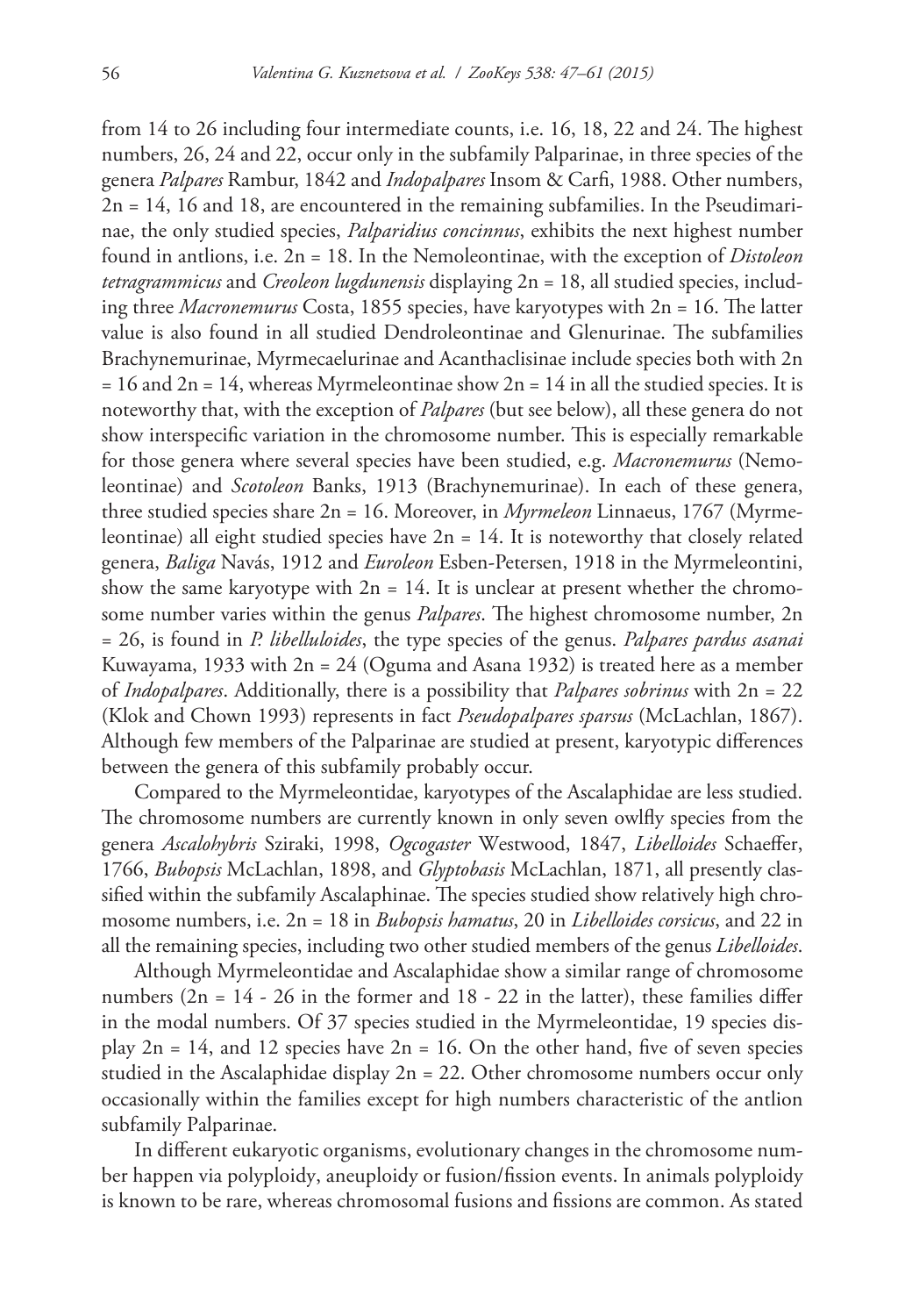above, most Myrmeleontidae possess lower chromosome numbers,  $2n = 14$  and  $2n =$ 16, which are encountered in all subfamilies, with the only exception of the Palparinae. The latter is the only subfamily characterized by higher numbers,  $2n = 26$ ,  $24$ , and 22, and the higher number,  $2n = 18$ , is also found in the only studied species of the related subfamily Pseudimarinae. The higher numbers,  $2n = 22$ , 20 and 18, are also characteristic of the sister family Ascalaphidae. Since Palparinae represent a basal phylogenetic lineage of the Myrmeleontidae (Krivokhatsky 2011), it is hypothesized that higher chromosome numbers are ancestral for antlions. Most likely, the higher chromosome numbers were inherited from the common ancestor of Myrmeleontidae + Ascalaphidae. It was preserved in the subfamily Palparinae (Myrmeleontidae) but changed via chromosomal fusions toward lower numbers, 2n = 18, 16 and 14, in other subfamilies.

Knowledge of the chromosome morphology in the low-numbered and high-numbered chromosome complements would help in understanding the karyotype evolution in the Myrmeleontidae and Ascalaphidae and testing the above hypothesis. Unfortunately, despite several efforts to identify chromosomal morphology within particular karyotypes (e.g. Asana and Kichijo 1936, Hughes-Schrader 1983, present study), this important question remains unresolved. Special staining methods, e.g. C-banding, are therefore needed to identify the centromeric position in the chromosomes and thus their morphology. However, these techniques have never been used in neuropteran cytogenetics, and therefore this is the most serious objective in the chromosome research of antlions and owlflies.

#### **Sex chromosome system**

All Myrmeleontidae and Ascalaphidae species, including those studied here, exhibit a simple sex chromosome system XY/XX, which is characteristic of the whole order Neuroptera (White 1973, Blackman 1995). Both antlions and owlflies demonstrate a very peculiar behavior of sex chromosomes in males (Naville and de Beaumont 1933, 1936, Asana and Kichijo 1936, Hughes-Schrader 1983, Klok and Chown 1993, present paper). In spermatocyte meiosis of those insects, sex chromosomes take up positions at opposite halves of the meiotic spindle at metaphase I before segregating into the daughter spermatocytes. It means that the X and Y chromosomes get segregated to opposite poles of the spindle long before the autosomal half-bivalents disjoin at anaphase I and move to the poles. The same pattern, the so-called "distance pairing" of sex chromosomes first discovered by Naville and de Beaumont (1933) in antlions, is known to be characteristic of the related neuropteran families Chrysopidae, Mantispidae, Sisyridae, Osmylidae, and Hemerobiidae (Naville and de Beaumont 1936, Hughes-Schrader 1969, 1975b, 1980, Nokkala 1986) and probably of the order Neuroptera in general. The biological role of this unusual behavior of sex chromosomes is unclear. In any case, this mechanism observed in brown lacewings (Hemerobiidae) showed no significance for the regular segregation of the sex chromosomes in meiosis (Nokkala 1986).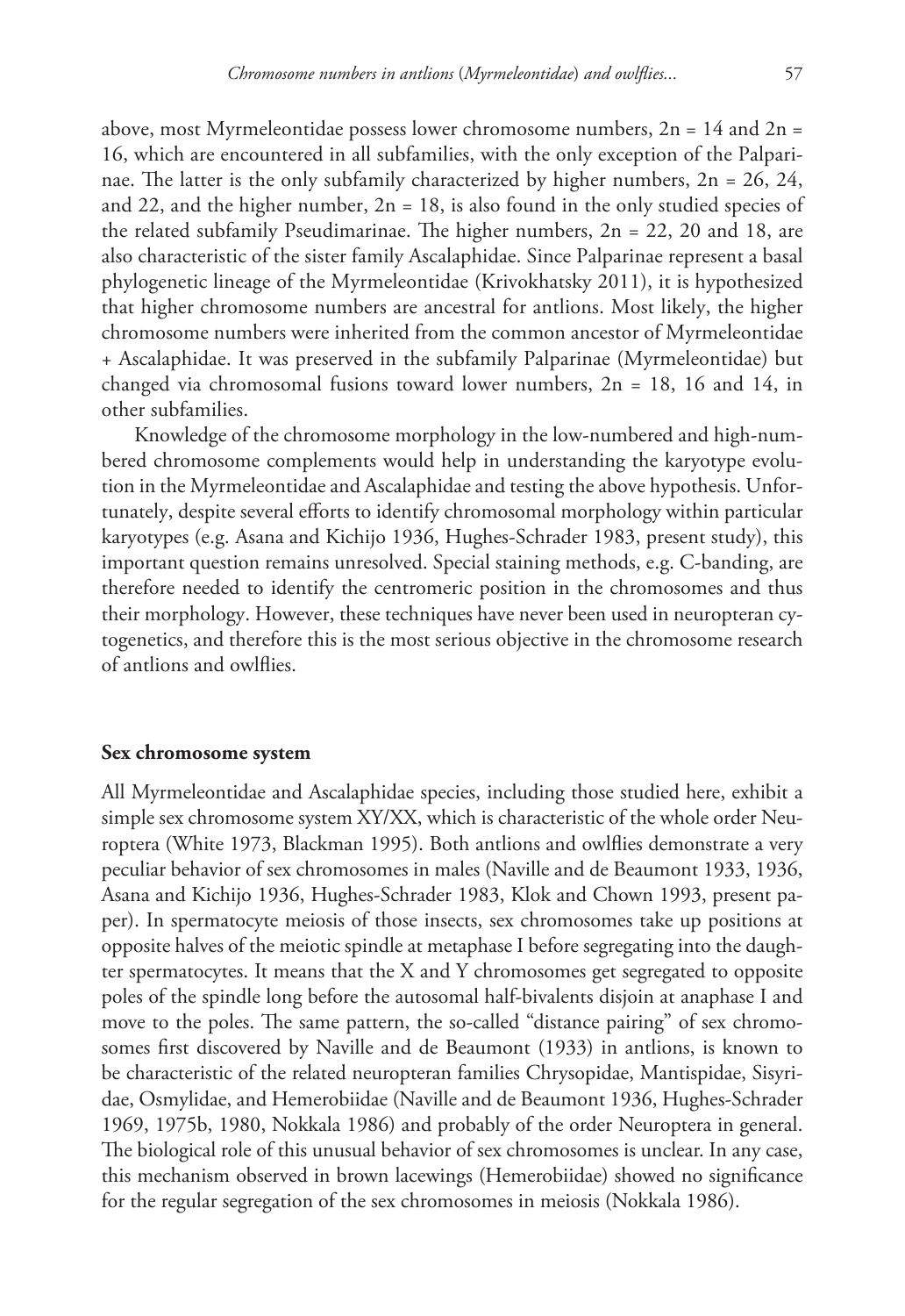The order Neuroptera belongs to the superorder Neuropterida, which comprises another two orders, namely, Raphidioptera with two extant families, Raphidiidae and Inocelliidae, and Megaloptera with two extant families, Corydalidae and Sialidae (Aspöck and Aspöck 2007). Interestingly, the Neuroptera share the "distance pairing" of sex chromosomes with Raphidioptera (Naville and de Beaumont 1936, Hughes-Schrader 1975a) but not with Megaloptera. In the latter group, all hitherto studied species, which belong to the single family Corydalidae, show another very specific "parachute-like" sex bivalent in spermatocyte meiosis (Hughes-Schrader 1980, Takeuchi et al. 2002). In this case, the X and Y chromosomes form a pseudo-bivalent that is situated together with the autosomes on the equator of the spindle and segregates synchronously with them at the first meiotic anaphase. This unique meiotic sex chromosome configuration called  $X_{y}$ (Smith 1950) is the well-known characteristic feature of the related order Coleoptera, and is encountered in almost all coleopteran families. Therefore  $\mathrm{Xy}_{\mathrm{p}}$  is considered ancestral for beetles (Smith 1950), at least for the suborder Polyphaga (Petitpierre 1987).

The variety and distribution of sex chromosome systems in different orders of the class Insecta have been comprehensively reviewed by Blackman (1995). The X(0) system was shown to predominate in the lower orders and is considered as ancestral condition for several major groups and for Insecta as a whole. The XY systems when occur are all derived from an X(0) one. The sex chromosome systems seem to provide useful phylogenetic evidence. Within Holometabola orders, besides simple X(0) and XY, there are some peculiar systems, e.g., those involving female heterogamety (XY/ XX or ZW/ZZ) shared by Lepidoptera and Trichoptera, haplodiploid sex determination characteristic of Hymenoptera, and some others. Of these, distance pairing of the X and Y chromosomes in spermatocyte meiosis and the parachute Xy system are hypothesized to be synapomorphies respectively of the clade Neuroptera + Raphidioptera and of the clade Megaloptera + Coleoptera (Blackman 1995, Takeuchi et al. 2002).

## **Acknowledgements**

The complete financial support for this study was provided by the grant from the Russian Science Foundation no. 14-14-00541 to the Zoological Institute of the Russian Academy of Sciences. We thank A. Maryańska-Nadachowska (Institute of Systematics and Evolution of Animals, Krakow) for help in preparing chromosome slides and the anonymous reviewers for their valuable comments on the MS. We thank A. Popov (National Museum of Natural History, Sofia) for his careful reading of our manuscript and his many insightful comments and suggestions.

#### **References**

Angus RB, Clery MJ, Carter JC, Wenczek DE (2013) Karyotypes of some medium-sized Dytiscidae (Agabinae and Colymbetinae) (Coleoptera). Comparative Cytogenetics 7: 171–190. [doi: 10.3897/CompCytogen.v7i2.5223](http://dx.doi.org/10.3897/CompCytogen.v7i2.5223)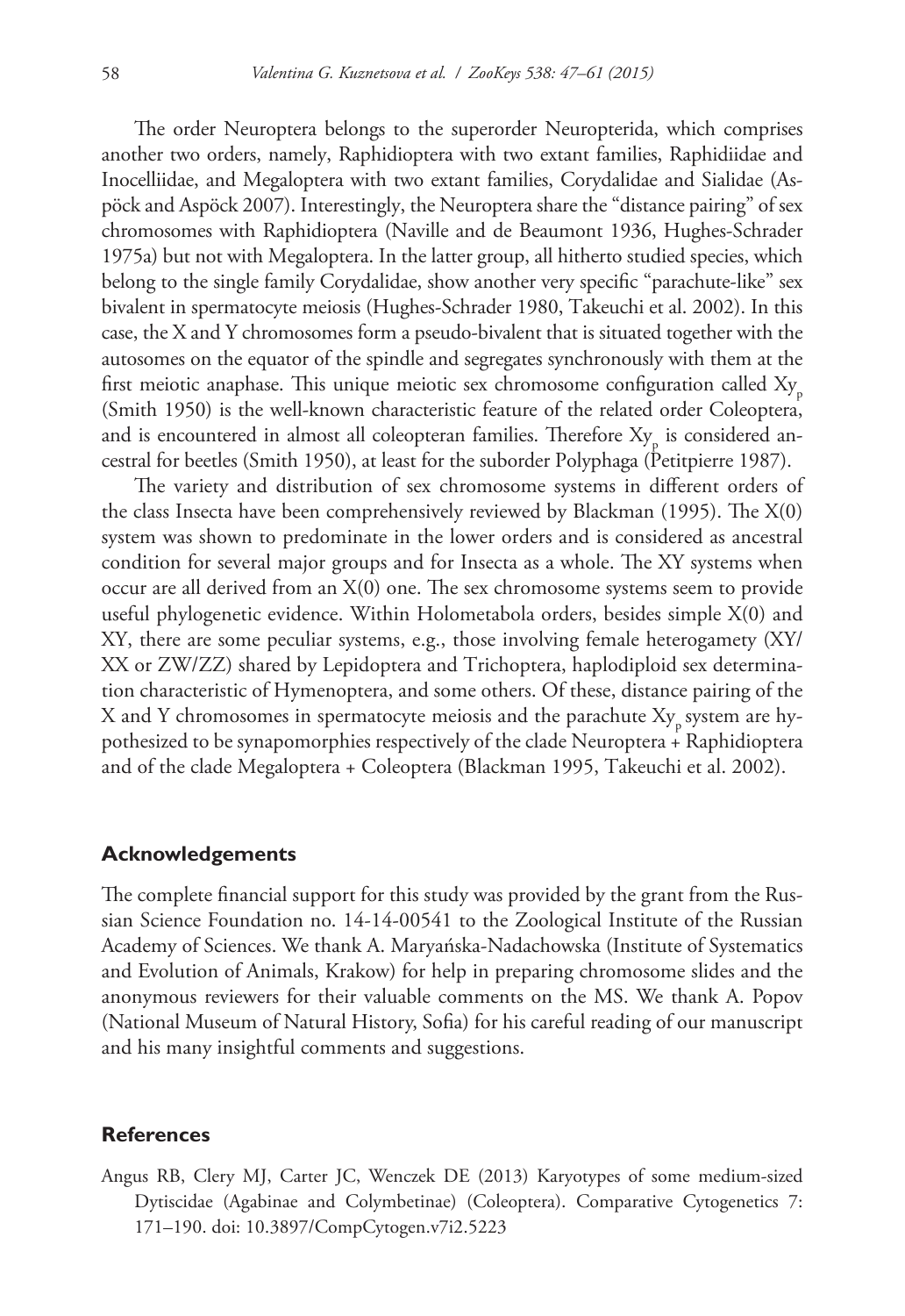- Asana JJ, Kichijo H (1936) The chromosomes of six species of antlions (Neuroptera). Journal of the Faculty of Science, Hokkaido University (VI) 5: 121–136.
- Aspöck U (2002) Phylogeny of the Neuropterida (Insecta: Holometabola). Zoologica Scripta 31: 51–55. [doi: 10.1046/j.0300-3256.2001.00087.x](http://dx.doi.org/10.1046/j.0300-3256.2001.00087.x)
- Aspöck U, Aspöck H (2007) Verbliebene Vielfalt vergangener Blüte. Zur Evolution, Phylogenie und Biodiversität der Neuropterida (Insecta: Endopterygota). Denisia 20: 451–516.
- Aspöck U, Haring H, Aspöck H (2012) The phylogeny of the Neuropterida: long lasting and current controversies and challenges (Insecta: Endopterygota). Arthropod Systematics & Phylogeny 70: 119–129.
- Banks N (1899) A classification of the North American Myrmeleonidae. Canadian Entomologist 31: 67–71. [doi: 10.4039/Ent3167-3](http://dx.doi.org/10.4039/Ent3167-3)
- Banks N (1927) Revision of the Nearctic Myrmeleonidae. Bulletin of the Museum of Comparative Zoology at Harvard College 68: 1–84.
- Blackman RL (1995) Sex determination in insects. Insect Reproduction. In: Leather SR, Hardie J (Eds) CRC Press, Boca Raton, Florida, USA, 57–97.
- Blackmon H, Demuth J (2014) Coleoptera Karyotype Database. <https://www.uta.edu/karyodb/> [last updated 19 December 2014]
- Blackmon H, Demuth J (2015) Coleoptera Karyotype Database. The Coleopterists Bulletin 69(1): 174–175. [doi: 10.1649/0010-065X-69.1.174](http://dx.doi.org/10.1649/0010-065X-69.1.174)
- Fischer K, Hölzel H, Kral K (2006) Divided and undivided compound eyes in Ascalaphidae (Insecta, Neuroptera) and their functional and phylogenetic significance. Journal of Zoological Systematics and Evolutionary Research 44: 285–289. [doi: 10.1111/j.1439-](http://dx.doi.org/10.1111/j.1439-0469.2006.00373.x) [0469.2006.00373.x](http://dx.doi.org/10.1111/j.1439-0469.2006.00373.x)
- Gavrilov IA (2007) A catalogue of chromosome numbers and genetic systems of scale insects (Homoptera: Coccinea) of the world. Israel Journal of Entomology 37: 1–45.
- Gavrilov-Zimin IA, Stekolshchikov AV, Gautam DC (2015) General trends of chromosomal evolution in Aphidococca (Insecta, Homoptera, Aphidinea+Coccinea). Comparative Cytogenetics 9: 335–422. [doi: 10.3897/CompCytogen.v9i3.4930](http://dx.doi.org/10.3897/CompCytogen.v9i3.4930)
- Gokhman VE (2009) Karyotypes of Parasitic Hymenoptera. Springer Science+Business Media B.V., Dordrecht, XIII + 183 pp. [doi: 10.1007/978-1-4020-9807-9](http://dx.doi.org/10.1007/978-1-4020-9807-9)
- Grozeva S, Nokkala S (1996) Chromosomes and their meiotic behavior in two families of the primitive infraorder Dipsocoromorpha (Heteroptera). Hereditas 125: 31–36. [doi:](http://dx.doi.org/10.1111/j.1601-5223.1996.t01-1-00031.x) [10.1111/j.1601-5223.1996.t01-1-00031.x](http://dx.doi.org/10.1111/j.1601-5223.1996.t01-1-00031.x)
- Haring E, Aspöck U (2004) Phylogeny of the Neuropterida: a first molecular approach. Systematic Entomology 29: 415–430. [doi: 10.1111/j.0307-6970.2004.00263.x](http://dx.doi.org/10.1111/j.0307-6970.2004.00263.x)
- Hirai H (1955a) Chromosome studies in the Neuroptera III. Chromosomes of seven species of the Myrmeleonoidea. Zoological Magazine 64: 370–374. [In Japanese with English summary]
- Hirai H (1955b) Cyto-taxonomical Studies in the Japanese Neuroptera III. The Myrmeleonoidea. Miscellaneous Reports of the Yamashina's Institute for Ornithology and Zoology 7: 27–29. [doi: 10.3312/jyio1952.1.297](http://dx.doi.org/10.3312/jyio1952.1.297)
- Hölzel H (1976) Revision der europäischen Creoleon-Arten (Planipennia, Myrmeleonidae). Zeitschrift der Arbeitsgemeinschaft Österreichischer Entomologen 28: 33–38.
- Hughes-Schrader S (1969) Distance segregation and compound sex chromosomes in mantispids (Neuroptera: Mantispidae). Chromosoma 27: 109–129. [doi: 10.1007/BF00326139](http://dx.doi.org/10.1007/BF00326139)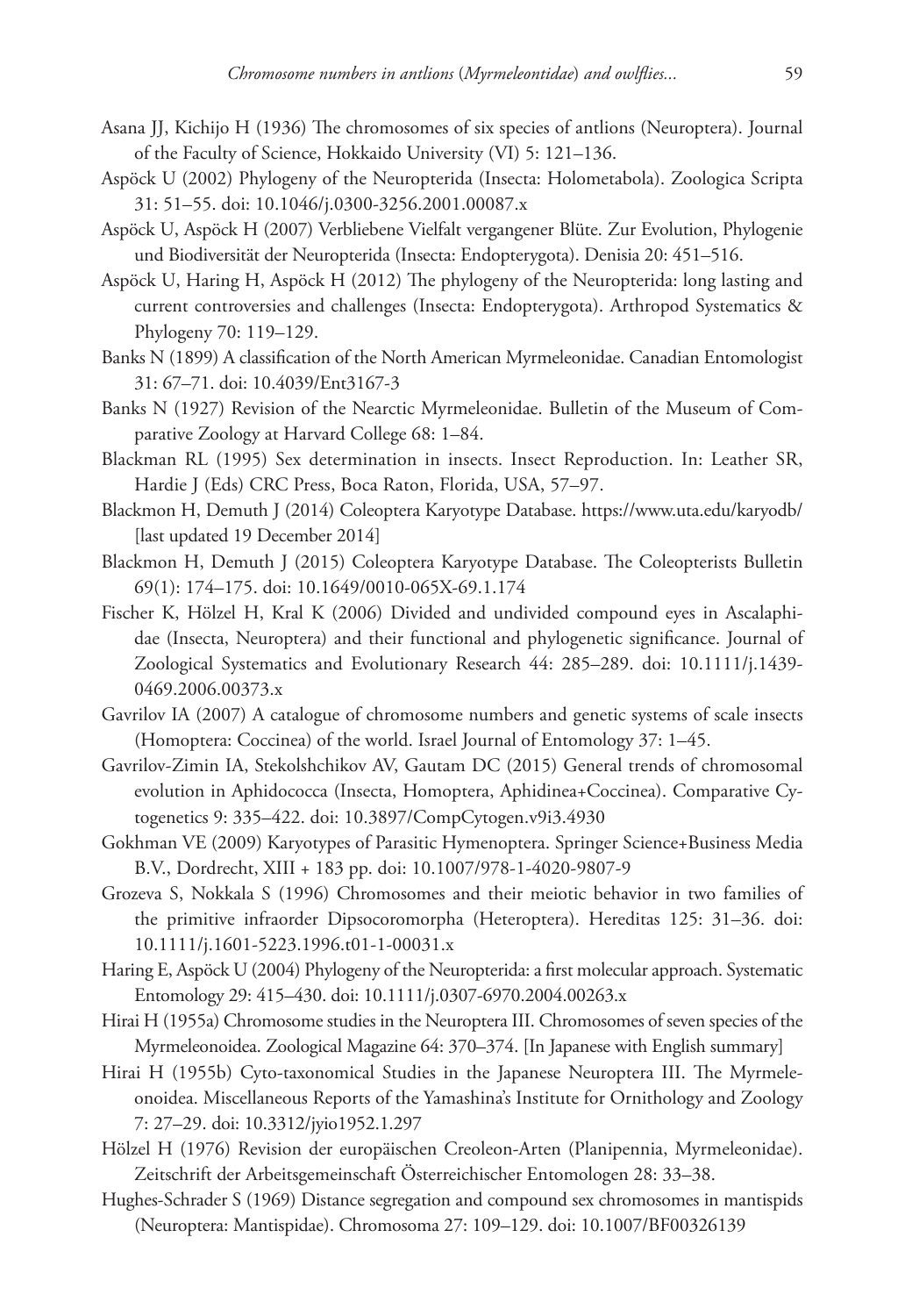- Hughes-Schrader S (1975a) Male meiosis in camel-flies (Raphidioptera: Neuropteroidea). Chromosoma 51: 99–110. [doi: 10.1007/BF00319828](http://dx.doi.org/10.1007/BF00319828)
- Hughes-Schrader S (1975b) Segregational mechanisms of sex chromosomes in spongillaflies (Neuroptera: Sisyridae). Chromosoma 52: 1–10. [doi: 10.1007/BF00285784](http://dx.doi.org/10.1007/BF00285784)
- Hughes-Schrader S (1979) Diversity of chromosomal segregational mechanisms in mantispids (Neuroptera: Mantispidae). Chromosoma 75: 1–17. [doi: 10.1007/BF00330620](http://dx.doi.org/10.1007/BF00330620)
- Hughes-Schrader S (1980) Segregational mechanisms of sex chromosomes of Megaloptera (Neuropteroidea). Chromosoma 81: 307–314. [doi: 10.1007/BF00368144](http://dx.doi.org/10.1007/BF00368144)
- Hughes-Schrader S (1983) Chromosomal segregational mechanisms in ant-lions (Myrmeleontidae, Neuroptera). Chromosoma 88: 256–264. [doi: 10.1007/BF00292902](http://dx.doi.org/10.1007/BF00292902)
- Ikeda K, Kichijo H (1935) On the chromosomes of two species of Myrmeleonidae. Zoological Magazine (Tokyo) 47: 790–793. [In Japanese]
- Katayama H (1939) On the chromosomes of *Hybris subjacens* Walk. (Neuroptera: Ascalaphidae). Japanese Journal of Genetics 15: 75–77. [doi: 10.1266/jjg.15.75](http://dx.doi.org/10.1266/jjg.15.75) [In Japanese with English summary]
- King M (1993) Species Evolution: The Role of Chromosome Change. Cambridge University Press, New York, xxi + 336 pp.
- Klok CJ, Chown SL (1993) Karyotypes of five species of southern African Myrmeleontidae (Neuroptera). African Entomology 1: 29–33.
- Krivokhatsky VA (2011) Antlions (Neuroptera: Myrmeleontidae) of Russia. KMK Scientific Press Ltd, St. Petersburg – Moscow, 334 pp. [In Russian]
- Kuznetsova V, Aguin-Pombo D (2015) Comparative cytogenetics of Auchenorrhyncha (Hemiptera, Homoptera): a review. In: Lukhtanov VA, Kuznetsova VG, Grozeva S, Golub NV (Eds) Genetic and cytogenetic structure of biological diversity in insects. ZooKeys 538: 63–93. [doi: 10.3897/zookeys.538.6724](http://dx.doi.org/10.3897/zookeys.538.6724)
- Kuznetsova VG, Grozeva S, Nokkala S, Nokkala C (2011) Cytogenetics of the true bug infraorder Cimicomorpha (Hemiptera: Heteroptera): a review. ZooKeys 154: 31–70. [doi:](http://dx.doi.org/10.3897/zookeys.154.1953) [10.3897/zookeys.154.1953](http://dx.doi.org/10.3897/zookeys.154.1953)
- Lukhtanov VA (2014) Chromosome number evolution in skippers (Lepidoptera, Hesperiidae). Comparative Cytogenetics 8: 275–291. [doi: 10.3897/CompCytogen.v8i4.8789](http://dx.doi.org/10.3897/CompCytogen.v8i4.8789)
- Mansell MW (1999) Evolution and success of antlions (Neuropterida: Neuroptera, Myrmeleontidae). Stapfia 60: 49–58.
- Naville A, De Beaumont J (1932) Les chromosomes de quelques espèces de Névroptères. Compte rendu de séances de la Société de physique et d'histoire naturelle de Genève 49: 156–158.
- Naville A, De Beaumont J (1933) Recherches sur les chromosomes des Névroptères. Archives d'Anatomie Microscopique 29: 199–243.
- Naville A, De Beaumont J (1936) Recherches sur les chromosomes des Névroptères. Archives d'Anatomie Microscopique 32: 271–302.
- New TR (1985a) A revision of the Australian Myrmeleontidae (Insecta: Neuroptera). I. Introduction, Myrmeleontini, Protoplectrini. Australian Journal of Zoology, Supplementary Series 104: 1–90.
- New TR (1985b) A revision of the Australian Myrmeleontidae (Insecta: Neuroptera). II. Dendroleontini. Australian Journal of Zoology, Supplementary Series 105: 1–170.